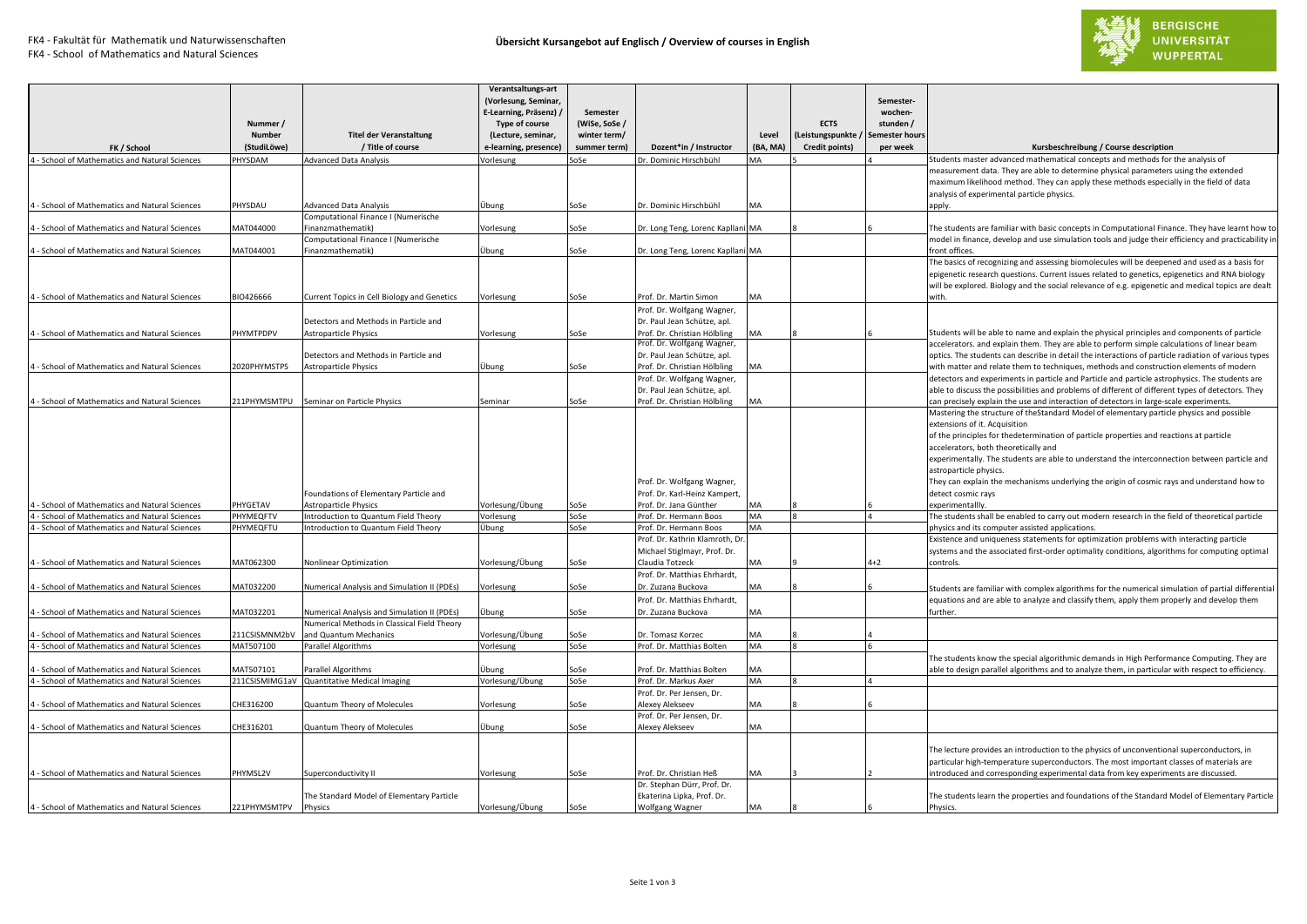

 $\mathbf{r}$ 



|                                                                                                  |                       |                                                 |                  |              |                                                          |          |  | version control systems (git), script languages (Python), Fortran, combination of different        |
|--------------------------------------------------------------------------------------------------|-----------------------|-------------------------------------------------|------------------|--------------|----------------------------------------------------------|----------|--|----------------------------------------------------------------------------------------------------|
|                                                                                                  |                       |                                                 |                  |              |                                                          | MA       |  | programming languages, profiling, numerical libraries (BLAS, LAPACK, ScaLAPACK), important         |
| 4 - School of Mathematics and Natural Sciences                                                   | MAT515000<br>PHYMFOMV | Tools                                           | /orlesung/Übung  | SoSe<br>WiSe | Dr. Holger Arndt                                         | MA       |  | data structures (trees, hash tables)                                                               |
| 4 - School of Mathematics and Natural Sciences                                                   |                       | <b>Advanced Quantum Mechanics</b>               | Vorlesung        |              | Prof. Dr. Andreas Klümper                                | MA       |  | The students learn advanced methods and techniques of quantum mechanics, inparticular the          |
| 4 - School of Mathematics and Natural Sciences                                                   | PHYMFQMU              | <b>Advanced Quantum Mechanics</b>               | Übung            | WiSe         | Prof. Dr. Andreas Klümper<br>Dr. Jan Plagge, Dr. Stephan |          |  | relativistic formulation and the field quantization. They will gain an overview of various         |
|                                                                                                  |                       |                                                 |                  |              | Dürr, Dr. Tomasz Korzec, Prof.                           |          |  |                                                                                                    |
| 4 - School of Mathematics and Natural Sciences                                                   | CSISMCSim1bV          | Block Course on Mathematical Foundations        | 'orlesung        | WiSe         | Dr. Francesco Knechtli                                   | MA       |  | Differential and integral calculus (in several dimensions). Matrix calculus.                       |
|                                                                                                  |                       |                                                 |                  |              |                                                          |          |  | Financial derivatives have become an essential tool for the control and hedging of risks. The      |
| 4 - School of Mathematics and Natural Sciences                                                   | MAT041000             | Computational Finance II                        | Vorlesung        | WiSe         | Dr. Long Teng, Lorenc Kapllani MA                        |          |  | crucial problem consist in the determination of the fair price of a financial derivative, which is |
|                                                                                                  |                       |                                                 |                  |              |                                                          |          |  | based on mathematical methods. Simple models apply the Black-Scholes equation, where an            |
| 4 - School of Mathematics and Natural Sciences                                                   | MAT041001             | xercises for Computational Finance II           | Übung            | WiSe         | Dr. Long Teng, Lorenc Kapllani MA                        |          |  | explicit formula of the corresponding solution exists. More complex models do not allow for an     |
|                                                                                                  |                       |                                                 |                  |              |                                                          |          |  | Introduction to Mathematica. The Finite Element Method. Asimulation with Monte Carlo and           |
| 4 - School of Mathematics and Natural Sciences                                                   | PHYMNMvMV             | Computational Materials Science                 | Vorlesung        | WiSe         | Prof. Dr. Reinhard Hentschke                             | MA       |  | Molecular Dynamics.                                                                                |
|                                                                                                  |                       | Detectors and Methods in Particle and           |                  |              | Dr. Paul Jean Schütze, Prof.                             |          |  | Detectors and Methods in Particle and Astroparticle Physics. Students will be able to name and     |
| 4 - School of Mathematics and Natural Sciences                                                   | PHYMTPDPV             | <b>Astroparticle Physics</b>                    | 'orlesung        | WiSe         | Dr. Wolfgang Wagner                                      | MA       |  | explain the physical principles and components of particle accelerators. They are able to perform  |
|                                                                                                  |                       | Exercises Detectors and Methods in Particle and |                  |              | Dr. Paul Jean Schütze, Prof.                             |          |  | simple calculations of linear beam optics. Students will be able to describe in detail the         |
| 4 - School of Mathematics and Natural Sciences                                                   | PHYMTPDPU             | <b>Astroparticle Physics</b>                    | Übung            | WiSe         | Dr. Wolfgang Wagner                                      | MA       |  | interactions of particle radiation of various types with matter and relate them to techniques,     |
|                                                                                                  |                       |                                                 |                  |              |                                                          |          |  |                                                                                                    |
|                                                                                                  |                       |                                                 |                  |              | Prof. Dr. Jana Nora Günther,                             |          |  |                                                                                                    |
|                                                                                                  |                       | Foundations of Elementary Particle and          |                  |              | Prof. Dr. Karl-Heinz Kampert,                            |          |  |                                                                                                    |
| 4 - School of Mathematics and Natural Sciences                                                   | PHYGETAV              | <b>Astroparticle Physics</b>                    | Vorlesung        | WiSe         | Prof. Dr. Wolfgang Wagner                                | BA, MA   |  |                                                                                                    |
|                                                                                                  |                       |                                                 |                  |              |                                                          |          |  |                                                                                                    |
|                                                                                                  |                       |                                                 |                  |              | Prof. Dr. Jana Nora Günther,                             |          |  | Building on the course lecture on nuclear and particle physics, this course offers students an in- |
|                                                                                                  |                       | Foundations of Elementary Particle and          |                  |              | Prof. Dr. Karl-Heinz Kampert,                            |          |  | depth study of selected topics in elementary particle and astroparticle physics in preparation for |
| 4 - School of Mathematics and Natural Sciences                                                   | PHYGETAU              | Astroparticle Physics                           | Übung            | WiSe         | Prof. Dr. Wolfgang Wagner                                | BA, MA   |  | writing their bachelor's thesis.                                                                   |
|                                                                                                  |                       |                                                 |                  |              |                                                          |          |  | Introduction to the importance of modern image processing and data visualization techniques to     |
|                                                                                                  |                       |                                                 |                  |              |                                                          |          |  | brain imaging. Data types and structures (scalar, vector, volume data). Transformation and         |
|                                                                                                  |                       |                                                 |                  |              |                                                          |          |  | filtering techniques to carve out specific image features. Image processing pipelines in a         |
|                                                                                                  |                       |                                                 |                  |              |                                                          |          |  | supercomputing environment. Impact of AI on image processing. Methods for brain data               |
| 4 - School of Mathematics and Natural Sciences                                                   | CSISMCS2bV            | mage Processing and Data Visualization          | Vorlesung        | WiSe         | Prof. Dr. Markus Axer                                    | MA       |  | visualization.                                                                                     |
| 4 - School of Mathematics and Natural Sciences                                                   | CSISMCS2bU            | mage Processing and Data Visualization          | Übung            | WiSe         | Prof. Dr. Markus Axer                                    | MA       |  |                                                                                                    |
|                                                                                                  |                       |                                                 |                  |              |                                                          |          |  |                                                                                                    |
|                                                                                                  |                       |                                                 |                  |              |                                                          |          |  | The lecture will address the following topics: Modern image processing and data visualization      |
|                                                                                                  |                       |                                                 |                  |              |                                                          |          |  | techniques used in brain research Data types and structures (scalar, vector, volume data)          |
|                                                                                                  |                       |                                                 |                  |              |                                                          |          |  | Transformation and filtering techniques to carve out specific image features Transformation and    |
|                                                                                                  |                       | maging II: Image Processing and Data            |                  |              |                                                          |          |  | filtering techniques to carve out specific image features, Image reconstruction from tomographic   |
| 4 - School of Mathematics and Natural Sciences                                                   | CSISMCS2bV            | Visulization                                    | Vorlesung/Übung  | WiSe         | Prof. Dr. Markus Axer                                    | MA       |  | measurements, Usage of AI in image processing, Visualization techniques used in brain research     |
|                                                                                                  |                       |                                                 |                  |              |                                                          |          |  | Introduction to a selected modeling and simulation framework (lectures, online descriptions).      |
|                                                                                                  |                       |                                                 |                  |              |                                                          |          |  | Getting familiar with the code and its application (task-driven). Preparation of oral presentation |
| 4 - School of Mathematics and Natural Sciences                                                   | CSISMIMG2bS           | Seminar on Imaging II (Jülich)                  | Seminar          | WiSe         | Prof. Dr. Markus Axer                                    | МA       |  | about experience, method and results.                                                              |
|                                                                                                  |                       |                                                 |                  |              |                                                          |          |  |                                                                                                    |
|                                                                                                  |                       |                                                 |                  |              |                                                          |          |  | The lecture will address the following topics: Modern image processing and data visualization      |
|                                                                                                  |                       |                                                 |                  |              |                                                          |          |  | techniques used in brain research Data types and structures (scalar, vector, volume data)          |
|                                                                                                  |                       |                                                 |                  |              |                                                          |          |  | Transformation and filtering techniques to carve out specific image features Transformation and    |
|                                                                                                  |                       |                                                 |                  |              |                                                          |          |  | filtering techniques to carve out specific image features, Image reconstruction from tomographic   |
| 4 - School of Mathematics and Natural Sciences                                                   | CSISMCSim1aU          | ntroduction to Computer Simulation              | Jbung            | WiSe         | Prof. Dr. Francesco Knechtli                             | MA       |  | measurements, Usage of AI in image processing, Visualization techniques used in brain research     |
| 4 - School of Mathematics and Natural Sciences                                                   | CSISMCSim1aV          | ntroduction to Computer Simulation 1            | Vorlesung        | WiSe         | Prof. Dr. Francesco Knechtli                             | MA       |  |                                                                                                    |
|                                                                                                  | CSISMCSim3aV          |                                                 |                  |              | Prof. Dr. Jana Nora Günther                              |          |  |                                                                                                    |
| 4 - School of Mathematics and Natural Sciences                                                   |                       | Introduction to Computer Simulation II          | Vorlesung        | WiSe         |                                                          | MA       |  |                                                                                                    |
| 4 - School of Mathematics and Natural Sciences                                                   | CSISMCS1cV            | Introduction to High Performance Computing      | Vorlesung        | WiSe         | Dr. Chick Him Wong                                       | MA       |  |                                                                                                    |
| 4 - School of Mathematics and Natural Sciences                                                   | PHYEAPV               | ntroduction to the Atmospheric Physics          | Vorlesung        | WiSe         | Prof. Dr. Ralf Koppmann                                  | MA       |  | The lecture Introduction to Atmospheric Physics leads to an understanding of the fundamental       |
|                                                                                                  | PHYMEAVU              |                                                 |                  |              | Prof. Dr. Ralf Koppmann                                  |          |  | concepts of atmospheric physics. Students shall be enabled to apply the basic equations            |
|                                                                                                  |                       |                                                 |                  |              |                                                          | MA       |  | including the interaction of physical and chemical processes. With this knowledge they are able    |
| 4 - School of Mathematics and Natural Sciences                                                   |                       | ntroduction to the Atmospheric Physics          | Jbung            | WiSe         |                                                          |          |  | to understand basic phenomena of weather and climate.                                              |
|                                                                                                  |                       |                                                 |                  |              | Dr. Tomasz Korzec, Juan                                  | MA       |  |                                                                                                    |
| 4 - School of Mathematics and Natural Sciences                                                   | CSISMCSim1cV          | Lab Course 1                                    | Praktische Übung | WiSe         | Andres Urrea Nino                                        |          |  |                                                                                                    |
|                                                                                                  |                       |                                                 |                  |              |                                                          |          |  |                                                                                                    |
|                                                                                                  |                       |                                                 |                  |              | Dr. Roman Höllwieser, Prof.                              |          |  |                                                                                                    |
| 4 - School of Mathematics and Natural Sciences                                                   | CSISMCSim3bV          | Lab Course 2                                    | Vorlesung/Übung  | WiSe         | Dr. Francesco Knechtli                                   | MA<br>MA |  |                                                                                                    |
| 4 - School of Mathematics and Natural Sciences                                                   | PHYMVTTV              | Many Particle Theory                            | Vorlesung        | WiSe         | Prof. Dr. Hermann Boos                                   |          |  | The students know advanced phenomena in solid state physics which can not be explained by          |
|                                                                                                  |                       |                                                 |                  |              |                                                          |          |  | one particle properties. They are able to describe and compute the interaction of phonons with     |
|                                                                                                  | PHYMVTTU              |                                                 |                  |              |                                                          | MA       |  | electrons within the framework of perturbation                                                     |
| 4 - School of Mathematics and Natural Sciences<br>4 - School of Mathematics and Natural Sciences | MAT516000             | Many Particle Theory                            | Übung            | WiSe<br>WiSe | Prof. Dr. Hermann Boos                                   | MA       |  | theory.                                                                                            |
|                                                                                                  |                       | Modern Programming                              | Vorlesung        |              | Dr. Holger Arndt                                         |          |  |                                                                                                    |